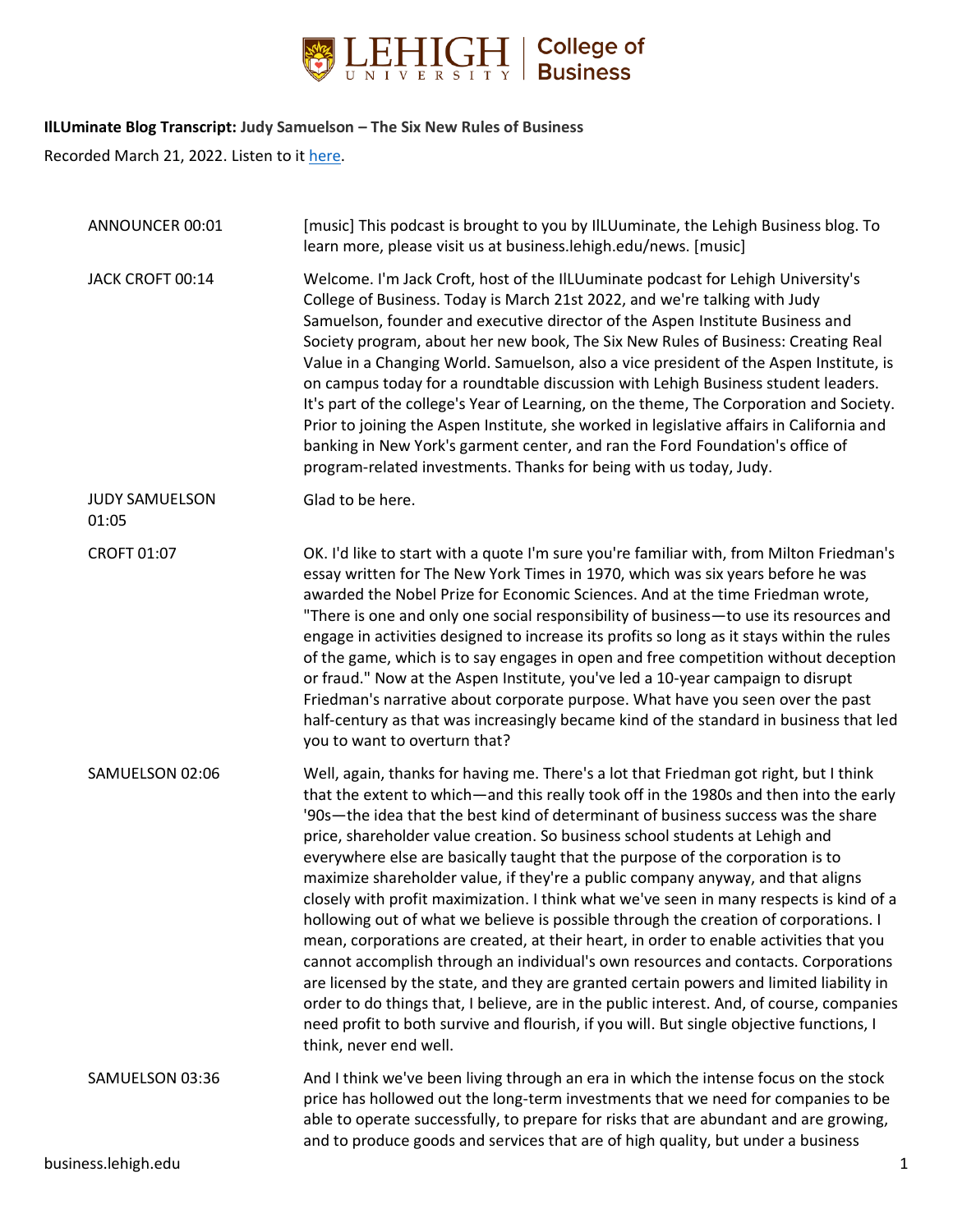

model where the value creators are really compensated fairly for their time and their input. And I think we're seeing the impact of shareholder value—share price maximization or shareholder value—as the organizing principle. It's a driver of inequality today, and it is-- sadly, the pressure that it has put on companies means that they're not doing the kinds of investments that I think are necessary for the longterm health of the enterprise.

- CROFT 04:39 Now, you mentioned the idea of value creation, and the book that you've written now talks about creating real value. So what is the difference between the real value you're talking about and the value that's been kind of-- or the definition of value that's been the standard for the past half-century?
- SAMUELSON 05:05 Well, I think real value-- I think there's some characteristics of companies that create real value. I already mentioned one of them. I think they sufficiently reward those things that are absolutely instrumental to the health of the enterprise. They have to sufficiently reward workers, employees. They need to be well compensated for the work that they do to create value at the level of the enterprise. They need to get things priced right. If you don't price the real inputs to the enterprise, you find yourself in the value extraction business rather than the value creation business. And there's lots of examples of that, and some that have hit hard in the last decade or so. I think we could talk about Purdue Pharmaceuticals. We could talk about the tragic failure of Boeing, VW and Dieselgate, Wells Fargo and the creation of-- selling false accounts. These things happen because there's such an intense focus on profit maximization that companies essentially lose their way. But an important kind of calibrator of value is a principle of how long-term focused the company is. And there's this notion that the Native Americans had about seven generations—you need to assure that the decisions you make today will stand for seven generations. That was the concept, and it's a metaphor for something that actually is very difficult to accomplish.
- SAMUELSON 07:02 But ultimately it is all about time frame. And so companies that are value creators, naturally, they really have kind of a sustainability mindset, that they are stewards of resources and think about how to make decisions that stand the test of time.
- CROFT 07:21 Yeah. And it would seem, then, within that definition-- would explain why you include climate change, for example, as one of the things that have to be part of any value creation for a corporation, that if the actions they're taking are going to limit the number of generations we have on the planet, regardless of the immediate profits, that's not a good thing.

SAMUELSON 07:52 Corporations are critically important institutions. They're very powerful. They have a lot of influence. And we need them at the table to solve our most complex problems. And climate change clearly falls in that domain. We need industrial organizations to embed the real costs of operation, and climate is just the most exaggerated form of that. And so we both need business making the kinds of investments that are required in order to address climate change aggressively. But back to the current state of play, we're not getting that. Our tepid response to addressing climate change, a lot of that, some of it anyway, returns us to the idea of companies that are driving to the single objective of stock price, which is not an enabler of long-term investment in addressing the kinds of crises that we're facing in that domain in particular. It's expensive. Doing the changes that are needed is expensive. What has been the case for over a decade now, if we're returning-- if we're hollowing out the treasury to give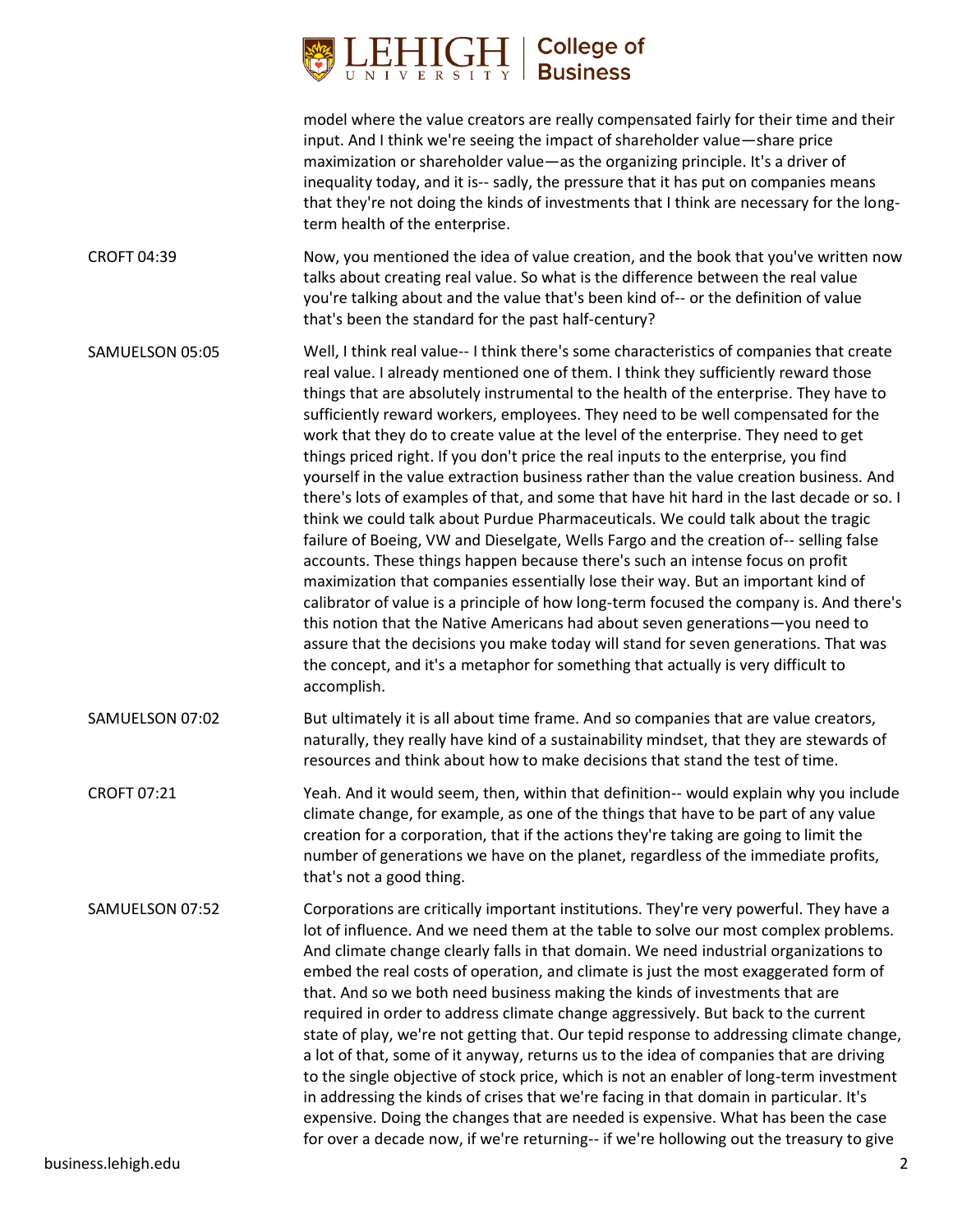

|                     | 93% of the profits to the shareholders, that doesn't leave a lot of money either to<br>withstand the kind of crises that we've been through in the last couple of years,<br>during COVID, to make sure, again, that people get a fair wage for the work that they<br>contribute, or certainly to do the kind of massive, expensive investment that's<br>required to address climate change. And we're seeing that in real time. The amount of<br>money that companies are investing in share buybacks. Share buybacks are just a--<br>depending on who you talk to, they're either a way to give a return to the shareholder<br>or to manipulate the stock price.                                                                                                                                                                                                                                                                                                                                                                                                                                                                                                                                                                                                                                                                                                                                                                                                                                                              |
|---------------------|--------------------------------------------------------------------------------------------------------------------------------------------------------------------------------------------------------------------------------------------------------------------------------------------------------------------------------------------------------------------------------------------------------------------------------------------------------------------------------------------------------------------------------------------------------------------------------------------------------------------------------------------------------------------------------------------------------------------------------------------------------------------------------------------------------------------------------------------------------------------------------------------------------------------------------------------------------------------------------------------------------------------------------------------------------------------------------------------------------------------------------------------------------------------------------------------------------------------------------------------------------------------------------------------------------------------------------------------------------------------------------------------------------------------------------------------------------------------------------------------------------------------------------|
| SAMUELSON 09:49     | But if you're returning that much of the free cash to the shareholders, you're simply<br>not retaining enough to invest for the future.                                                                                                                                                                                                                                                                                                                                                                                                                                                                                                                                                                                                                                                                                                                                                                                                                                                                                                                                                                                                                                                                                                                                                                                                                                                                                                                                                                                        |
| <b>CROFT 09:58</b>  | I'd like to go through the six rules, and we'll by necessity, obviously, be talking about<br>them, and rather briefly compared to the details in the book. The first one where you<br>start is, "Reputation, Trust, and Other Intangibles Drive Business Value." And you<br>contrast that with the old rule of, "Hard Assets Determine Firm Value." So talk about<br>that shift that you believe needs to be made, and how we think about business value.                                                                                                                                                                                                                                                                                                                                                                                                                                                                                                                                                                                                                                                                                                                                                                                                                                                                                                                                                                                                                                                                      |
| SAMUELSON 10:33     | Well, if you think about the companies that are at the top of the stock market<br>valuation tables today, you're talking about the big tech companies, the so-called<br>FAANG stocks, and those companies a lot-- their value is intangible. They have<br>intellectual property. They design products. They mostly don't manufacture products.<br>You take a company like Apple, which is always near the top of the valuation tables.<br>They don't manufacture anything. All of that is done through third-party contracts<br>that are not directly in the control of Apple. Obviously, they pay the contracts, but all<br>of that value creation, if you will, resides somewhere else. The company is brilliant at<br>designing products. It has very few employees directly on their balance sheet. And so<br>their real value is intangible. It's about all of these companies. It's about trust, trust.<br>Did I say trust? They're about trust. They're about talent, attracting and retaining<br>talent. They're about reputation in all of the respects in which we know that that's<br>part of the brand. And so it's a different conversation, and it's one that is much more<br>fluid, prone to different kinds of risks when we're talking about what really creates<br>value and what is the company worth and why. So it's a totally new ball game. And<br>one of the things that I was curious about finance classrooms is what would it take for<br>finance classrooms to kind of catch up with that reality? |
| <b>CROFT 12:09</b>  | And I do want to talk about education once we go through the rules, because I think--<br>obviously that's part of why you're here today. But also that, when you start talking<br>about future generations-- that's what we're talking about, is the future of business.<br>The second new rule is, "Businesses Serve Many Objectives Beyond Shareholder<br>Value." Now, that would replace the old rule, that "Shareholder Value or Profit<br>Maximization Is the Organizing Principle of the Corporation," which was essentially<br>the point Friedman was making in that opening quote. So what are some of the many<br>other objectives that businesses should be serving that go beyond shareholder value?                                                                                                                                                                                                                                                                                                                                                                                                                                                                                                                                                                                                                                                                                                                                                                                                                |
| SAMUELSON 12:55     | So this is a-- in some respects, it's a complicated question, but on the other hand, I<br>think it's just common sense. You can't run a global operation or even a domestic<br>operation with the complexity of inputs that are critical to the company's success and<br>only manage by a single objective function. It's just more complicated than that. And<br>managers, they're probably best at their ability to zero in and out on the various<br>things that need to be true in order for the company to succeed. And so, on the one<br>hand, we're just talking about what makes-- is commonsensical for business. You can't                                                                                                                                                                                                                                                                                                                                                                                                                                                                                                                                                                                                                                                                                                                                                                                                                                                                                           |
| business.lehigh.edu | 3                                                                                                                                                                                                                                                                                                                                                                                                                                                                                                                                                                                                                                                                                                                                                                                                                                                                                                                                                                                                                                                                                                                                                                                                                                                                                                                                                                                                                                                                                                                              |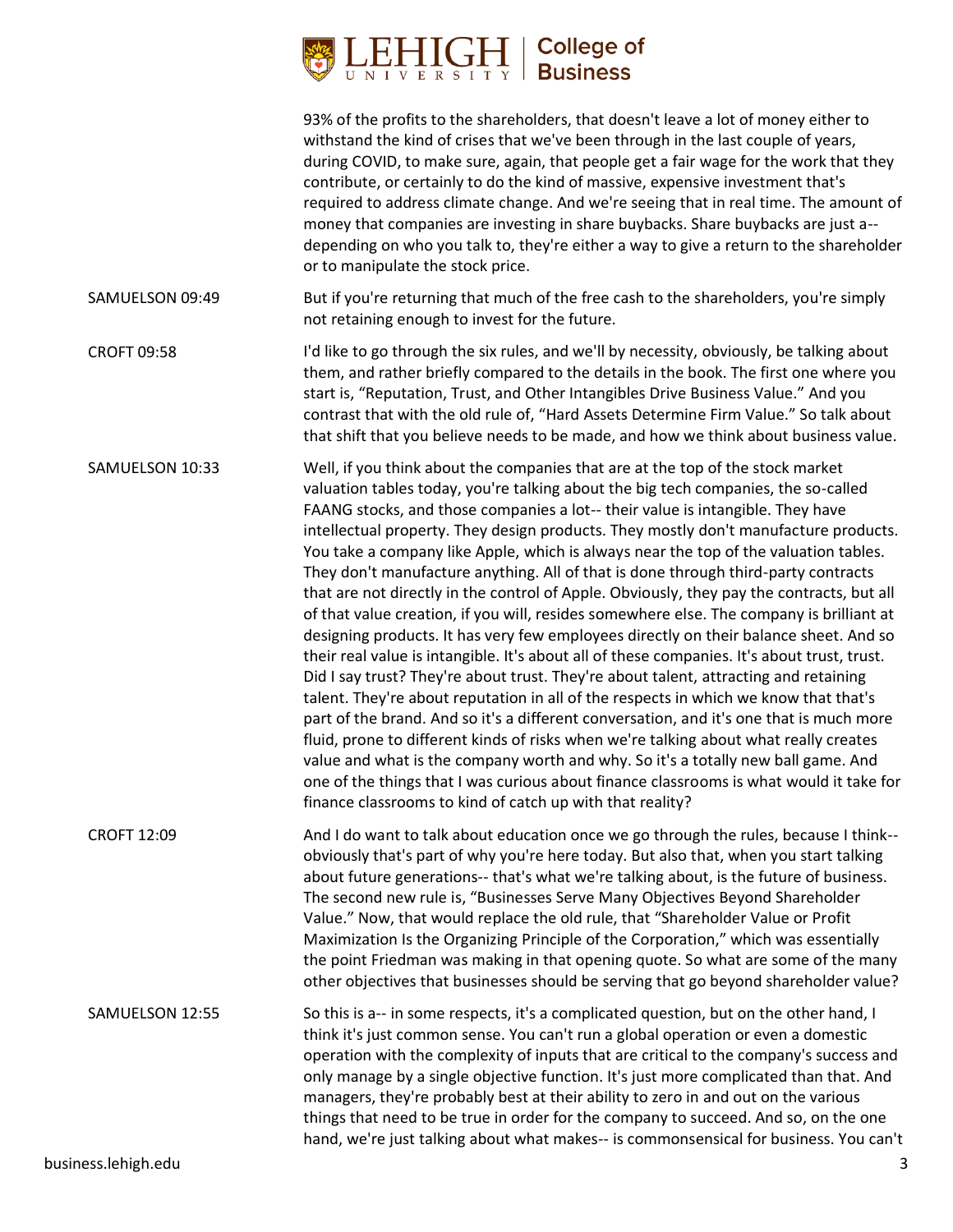

only have one objective in the view. There's this theory that if we focus on the stock price or on shareholder value, that somehow a rising tide lifts all boats, or that that's simply a way for-- it's a good marker for how the company succeeds. But I just think that's not true. It's not turning out to be true anyway, as we see some of the costs of managing, the way that companies zero-in on the stock price today. So in 2019, the Business Roundtable, which is our largest kind of trade association of many of our largest companies in the country, they came out with this bold statement, and they essentially said, "The era of shareholder value maximization, that's over. That's not how we really manage, and we need to be attuned to all of our stakeholders." I don't like the word stakeholders, because I don't think that's a management principle. I don't think that actually guides companies about how to manage better. I prefer the examples of companies that have stepped back and said, "What business are we in, and what needs to be true in order for us to succeed?" SAMUELSON 14:51 And that's going to be different if you're an Intel or if you're Walmart. These companies are not the same. These industries are not the same. And they have different things that need to happen in order for the company to succeed. And so I'm always drawn to the example of-- one of the things I write about, I'm always drawn to the example of Merck, back in the day, when it chose to go ahead and manufacture a drug that was a cure for a horrible disease that was common in the river valleys of Africa called river blindness, or it goes by another name, but that was a common name. And what the then-CEO, Roy Vagelos, taught me is that he knew that was the most important thing to the success of Merck was actually the science, the scientific talent, the drug, the discovery of drugs. That, if he didn't keep that at the center of the enterprise, he would be hollowing out the capacity of this extraordinary company to be able to create real value over the long haul. And so, in doing that, he understood that even if they had a drug that was not commercially viable, but it was still an important cure for a disease like that, they simply had to move forward. And I think embedded in that was a real notion of purpose and, in some respects, again, back to common sense management principles. So there's much more to say on this topic of corporate purpose. CROFT 16:24 What also seemed to me to be a good example of your third rule, which is "Corporate Responsibility Is Defined Far Outside the Business Gates"-- obviously, if profit was not the motive there, and I think there's-- it obviously hasn't always been the case, but there's been a sense that one of the things corporations should be is a good corporate citizen where they are. But your definition seems to be much broader than that, than just kind of the-- we're not talking about just the surrounding community now. SAMUELSON 16:59 Given the scale of these multinational corporations and the consequences of decisions and how critical-- and how many ways in which they influence the broader landscape, it's not surprising, particularly, that they've become the target of NGOs, non-governmental organizations, and nonprofits, who are perfectly capable and willing and eager to use a case example of a brand that is not delivering on a general

principle that they believe is true, whether it's around water conservation, or again climate, or human rights, or fair wages, or a well-functioning supply chain, one that kind of respects rights and labor up and down the food chain. Those things mean a lot. And these NGOs have learned about how to-- they're not beyond harnessing your brand to make the larger point. And there's lots of examples of that, and they are compelling, and they are aided and abetted by social media and the ability to kind of turn a reputation of an enterprise overnight. They're not necessarily targeting the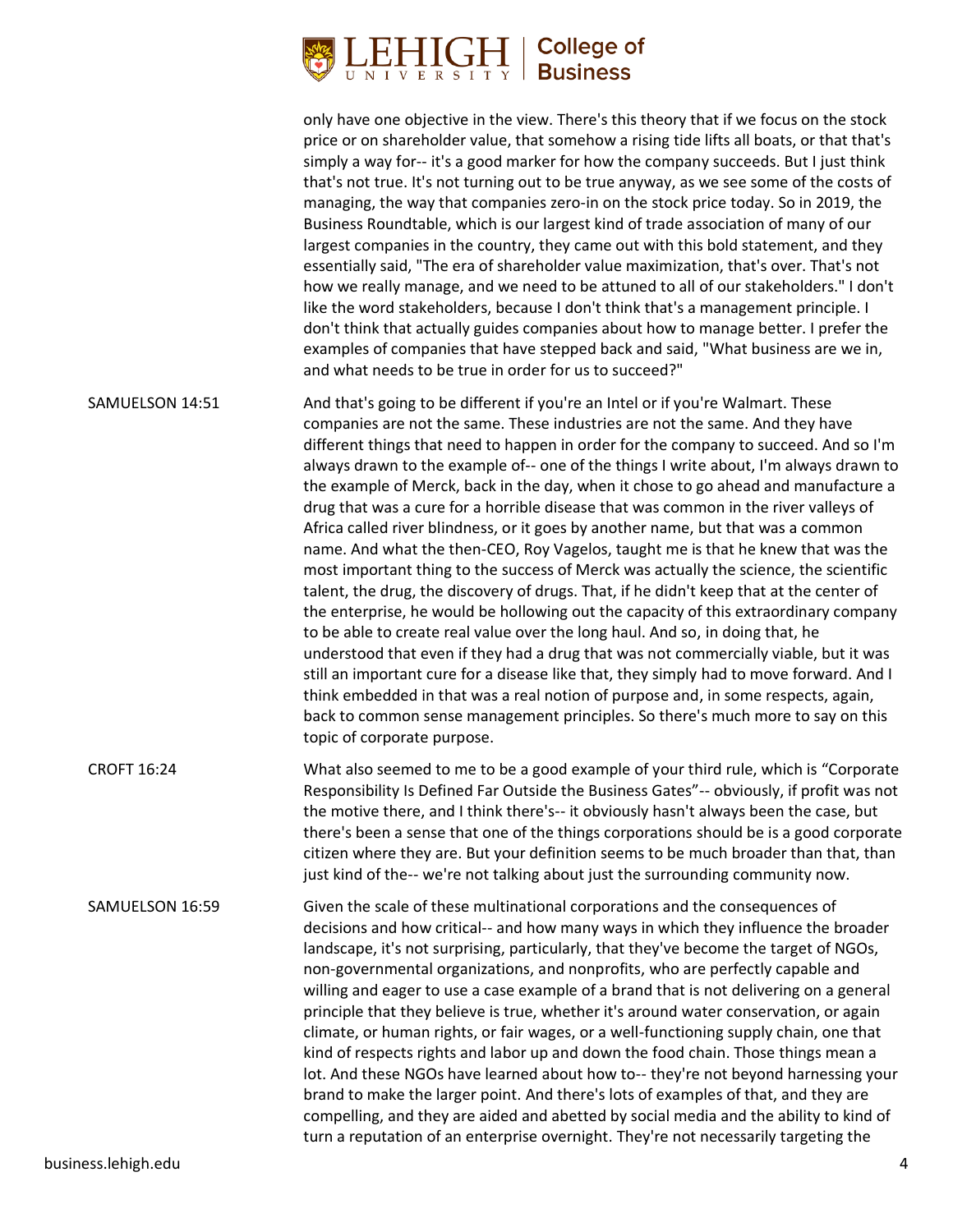

worst actors. Often, they're using the brand, again, to make a larger point. But there are study examples of that and also study examples of how these organizations can amass the following and the media support to actually transform an entire industry or kind of supply chain.

- SAMUELSON 18:46 So it's almost like taking the power of the corporation and turning it on its head and saying, "How do we deploy this enterprise in pursuit of a generally kind of critically important input or resource?" And so we're seeing lots of examples of that today. But the company is not defining the rules. The rules are being set by people that are way outside the gate. And these are examples of that.
- CROFT 19:10 Now, inside the gate, the employees-- and you've talked about-- mentioned paying fair wages a few times now, but beyond that, your rule number four is, "Employees Give Voice to Risk and Competitive Advantage." So what needs to change in the roles that employees play in business?
- SAMUELSON 19:34 I call it accountability from the cafeteria. And now that we're starting to go back to work again, we can see whether or not that's actually true. But if you think about who holds companies to account, neither investors nor consumers are very good at that. Consumers were bound to price and convenience. Enter Amazon. Investors come in lots of shapes and sizes. They don't all agree on what they want. They have different time frames. They have different levels of risk tolerance. But they're all bound by wanting to maximize return. I mean, there's a lot of so-called ESG [Environmental, Social, and Governance] or responsible investors that may say they have other priorities, but the noise of the stock market itself kind of perpetuates the focus on financial return. Employees, on the other hand, are a different kettle of fish. I mean, the employees benefit of the company. They're very aligned with the health of the company itself. And increasingly, employees, and I wouldn't just call out younger employees, millennials on down, but they are particularly adept at it-- and, again, social media is enabler of this. They're kind of the mediators who sit in-between the business enterprise and its values and its intentions and its reality, and a whole host of different issues that sit kind of outside the gate, but are critically important to employees, whether in their walk as community citizens in their local community or kind of global citizens. And they are willing to make those connections between these external risks and what the company is doing that is-- whether it's really creating value or extracting value. And we have lots of examples of employees being willing to step up and to drive those kinds of changes.
- SAMUELSON 21:33 I could talk about Amazon. I could talk about Google, the Google walkout, which kind of put the #MeToo campaign on the radar. Amazon employees that use their own shares of stock to force Amazon to at least have a conversation about climate and what was their posture there. There's lots of examples, and I don't think this is going to change anytime soon.
- CROFT 21:54 And a couple of things that you've touched on on that one, I think, apply to rule number five as well, which is, "Culture Is King and Talent Rules." I want to contrast that with the old rule, which is, "Capital Is King, Shareholders Rule." So that really is a profound shift in how you look at the value of a business.
- SAMUELSON 22:19 It is a profound shift, and it takes us back to-- it's a different era. When General Motors was the largest company in the country and had the largest valuation as a public company, it had maybe a million employees just in the United States alone.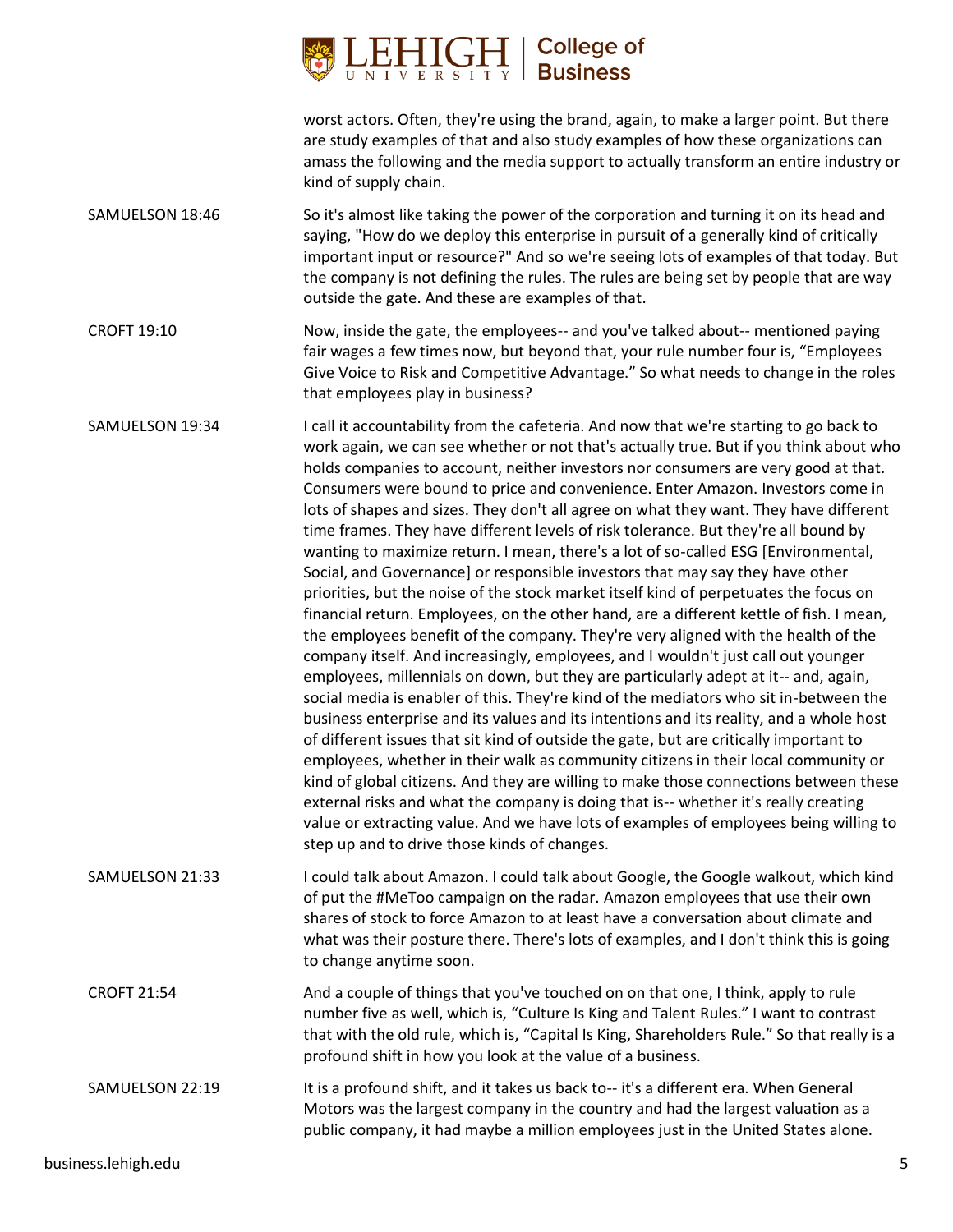

|                    | And of course, it was a hard-asset world. We already talked about that. But today,<br>companies that go public that do an initial public offering, they may not actually be<br>raising stock at all. They may just be directly listing their stock on the market to<br>enable their early investors an exit. So they raise their money in private markets, and<br>then they go public in name only. They're actually not raising capital. They don't need<br>capital. Tech companies are capital light. They don't have hard assets to sustain and<br>continue to build. So it's an interesting question: Why do we put so much importance<br>on the stock market? It kind of becomes a self-fulfilling game over here, but it's really<br>an aftermarket. The company gets their money at the IPO. If they raise money in the<br>public markets, they receive their money at the IPO. And no companies return to the<br>stock market today to raise capital. We're seeing the opposite happen. And so what<br>does matter a tremendous amount is the culture of the enterprise, their ability to<br>attract and retain talent. And these companies that are really human-centered design<br>excel over time. So there's a lot of great examples to draw from, but it's a very<br>different quality of need, if you will, the human capital. I don't even know if that's a<br>very good word for it. We have to put capital at the end of everything. But the human<br>quotient is critically important today. It is much more important than financial capital. |
|--------------------|------------------------------------------------------------------------------------------------------------------------------------------------------------------------------------------------------------------------------------------------------------------------------------------------------------------------------------------------------------------------------------------------------------------------------------------------------------------------------------------------------------------------------------------------------------------------------------------------------------------------------------------------------------------------------------------------------------------------------------------------------------------------------------------------------------------------------------------------------------------------------------------------------------------------------------------------------------------------------------------------------------------------------------------------------------------------------------------------------------------------------------------------------------------------------------------------------------------------------------------------------------------------------------------------------------------------------------------------------------------------------------------------------------------------------------------------------------------------------------------------------------------------------------------------------------------|
| <b>CROFT 24:15</b> | All right. Finally, rule number six. The old rule and new only differ by one word. The<br>new rule is, "Co-create to Win," and that replaces "Compete to Win."                                                                                                                                                                                                                                                                                                                                                                                                                                                                                                                                                                                                                                                                                                                                                                                                                                                                                                                                                                                                                                                                                                                                                                                                                                                                                                                                                                                                   |
| SAMUELSON 24:30    | Well, I don't think-- whatever it is that keeps you awake at night, we don't solve it one<br>company at a time. Let's go back to climate change. I mean, this requires a complex<br>set of things to happen. And I think we're starting to see more examples of<br>companies, industries that are leaning in, kind of task forces at the level of an industry<br>that are talking about changes in protocols and processes and the way an industry<br>works overall, with enough power at the table to actually raise the bar on the entire<br>industry. We've seen it in mining and metals. We've seen it in-- the airline industry<br>recently issued some pretty dramatic changes in terms of how they look at climate<br>change, and what needs to be true in order to kind of bring the heads of that industry<br>behind the changes that are needed. So there's a lot of examples of that, but also<br>across sectors. You're seeing collaborations between NGOs, as I was talking about,<br>and for-profit corporations. And of course, government and business have always<br>collaborated. We just don't always see it.                                                                                                                                                                                                                                                                                                                                                                                                                                 |
| <b>CROFT 25:38</b> | OK. Getting back to that idea of the seven generations and having an eye on the long<br>term. Obviously, business schools are key players in that. And what changes do you<br>think need to be made to create the business leaders that we're going to need for the<br>difficult times ahead?                                                                                                                                                                                                                                                                                                                                                                                                                                                                                                                                                                                                                                                                                                                                                                                                                                                                                                                                                                                                                                                                                                                                                                                                                                                                    |
| SAMUELSON 26:04    | Well, it is a leadership question. I write about some leaders that I really admire. The<br>CEO's job has changed profoundly. The CEO today is the leader of a community of<br>interests. The CEO isn't just a leader of an enterprise defined in kind of its local<br>footprint. It needs to build the trust of a set of players, including its own employee<br>base first and foremost. And so that's a profoundly different job. I think what we need<br>from business schools is both to recognize that and to equip leaders to be able to<br>think with those broad and long-term interests at play. It's tricky for business schools<br>because as students exit business, they're often taking-- they're taking on kind of<br>entry-level jobs that need-- that often have kind of a high kind of technical quotient of<br>skills that somebody wants to replace them so they don't have to do that part of the<br>job anymore. They may be directly-- it's only a person a couple of years out who's                                                                                                                                                                                                                                                                                                                                                                                                                                                                                                                                                      |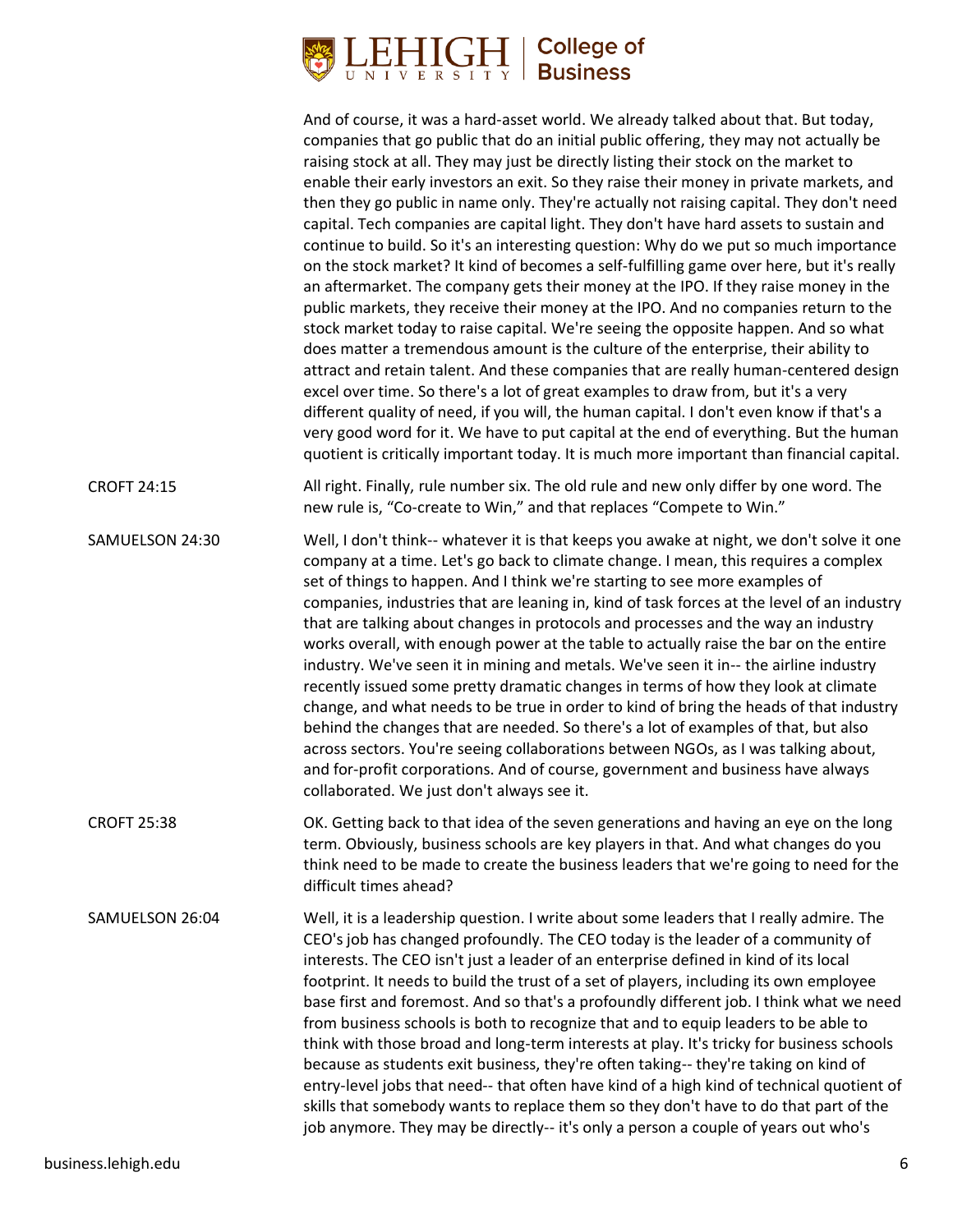

actually recruiting somebody to take their place. Where if you think longer term about what is it that individual needs to understand, what kind of attitudes and attributes do they need to actually end up being able to manage well inside the enterprise? So those are two different things, kind of getting your first job, and succeeding 10 or 15 years down the road. And that's one of the things that business schools have to balance. And it's a complicated one because of the pressure to have the right skill set to be able to get a job to begin with. But I think there's also other ideas that we need to land here.

- SAMUELSON 27:58 I mean, I'm a critic of business schools that are kind of awash in shareholder primacy thinking and are not finding ways to kind of step back from that and think about what is it we need to prepare people for a world that is more complex than that. But there's all of these ideas around circular economy. We assume in business education, and in our economy generally, that it's based on growth. Growth is kind of central. And yet we live in an environmental reality that growth isn't the answer. Different kinds of products and services, and ways of limiting growth are actually going to be critical to our future. So there's first principles at play here, and I think we're seeing- boomers are finally starting to step down from jobs, although not all of them, not all of us. And it gives an opportunity for fresh thinking to come into business schools, and I welcome it.
- CROFT 28:58 For our last question then, I always like to end on one that's future looking, is you've traveled around quite a bit, meeting with students across the country. Do you feel optimistic about the future from the students that you've interacted with?
- SAMUELSON 29:21 You're asking that question in a particularly hard time. For a couple of years, I haven't done much. I mean, I've taught a couple of classes, but I haven't had as much contact directly with students, although there's certainly a lot that's happened online. I think they're pragmatic. I think they see the complexity and don't always see-- they know that there are no simple solutions here. And I think that they're actually struggling with some of the same questions that plague managers, and people much more senior. It's like kind of why am I here? And what I'm hopeful about is that these students understand how much the equation has changed and how important-- how much weight they have in the system. They don't have to accept the status quo. They're entering the market at a very interesting time where they actually hold a certain amount of power in the system. I mean, one of the things that we need innovation around, real innovation, is kind of a recalibration of power within firms. We need employees to be able to step up and to be able to be heard. And we need governance systems and management systems that take that into account. It's not going to get solved the old way. It's not going to be around the resurgence of unions, although they are maybe on the rise. It's kind of too early to know.
- SAMUELSON 31:02 But I think the students who are entering the market today can enter the market with some confidence that they should be able to pick and choose a company that they feel excited about working for and proud of being a part of, and that they can be raising, inside enterprises, some of this complexity and kind of whatever-- what's the expression around finding the complexity behind the simplicity, or-- what's that expression? I think they've got the right tools to do it. And I'm hopeful that they understand the importance of moving into enterprises that are real value creators. Finance is not the only game in town. There's other things that we can be doing, although that's where a lot of the jobs are. And there's new methodologies that are